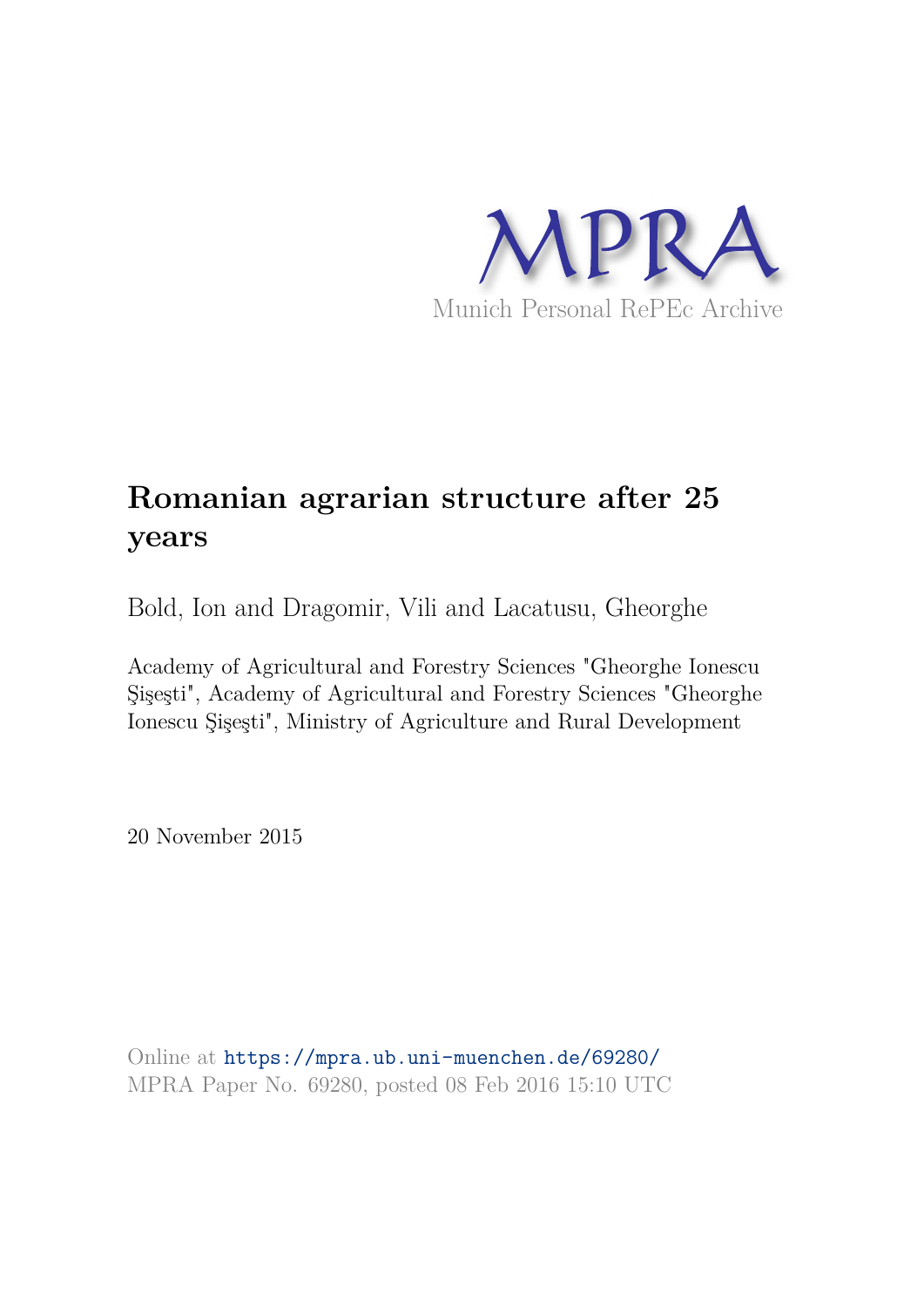# **ROMANIAN AGRARIAN STRUCTURE AFTER 25 YEARS**

## **ION BOLD<sup>1</sup> VILI DRAGOMIR<sup>2</sup> GEORGE LĂCĂTUŞU<sup>3</sup>**

**Abstract:** *Agrarian structures are synthetic expression of evolution / devolution of agriculture. Dynamic analysis on 25 years of Romanian agriculture highlights the characteristics and future prospects in the context of the National Rural Development Plan - RDP from 2014 to 2020 and the EU's Common Agricultural Policy* 

**Keywords**: *Agricultural economics; farm size; strategy; rural development programs.*

## **INTRODUCTION**

The development of agriculture in its historical evolution was conditioned by agrarian structures by size of holdings and farms and degree of equipment and intensification of agricultural production. In fact, the agrarian reforms carried out in modern and contemporary within 150 years every quarter of a century - found no way of resolving the rational of sustainable structures, considering that ownership is a natural right, so all everyone has the right to own property, becoming decisive principle of utility and social function of land by subsistence farmers.

## **MATERIAL AND METHODS**

Last agrarian reform carried out after the events of December 1989 with the restoration and establishment of ownership for the transition to a market economy, destroyed the economic agrarian structures made by that date. It was taken as cycle phenomenon Romanian land - land reform every quarter of a century - because today, EU to recommend the association and cooperation to achieve economic viability, as we had and we have destroyed, and now, of all holdings of the 27 EU Member States, i.e. 12 229 thousand farms, Romania holds 3,856 thousand, about  $31\%^4$ .

Synthetic, agrarian structures until 1990 were defined by: 3776 agricultural production cooperatives, 411 state farms, 600 economic associations and 114 production units and research, territory merged profiled and organized under 24,000 farms, 776 farms and complex for dairy cows and cattle for fattening, 98 complexes and farms and pig farms, 138 farms and poultry complexes, 676 silos and base reception 66 mixed fodder factory, 740 units of service and so on

### **RESULTS AND DISCUSSIONS**

The average size of farms Romanian (3.4 ha) is more than 4 times lower than the European (14.3 ha) and the degree of fragmentation is very high holding on average 4.5 parcels. A big gap to the EU 27 there where the economic dimension is 9.4 times lower (2700.2 Euro) standard production in Romania to the EU 27 (25 450 euro).

According to GAC in 2010 compared to 2002 national structural changes were not significant. The small farms under 5 ha represent 92% of all farms and 29.7% of UAA used. Farms over 50 hectares far fewer in number (about 21,000) manages 52% of OR.

In principle, a normal evolution of any mode of production or historical periods correspond one agrarian structure, economic organization, legal and territorial, as the agricultural production process is a process of adaptation and transformation of nature according to the degree of technical

 $\overline{a}$ 

<sup>&</sup>lt;sup>1</sup> Prof.univ.dr.ing; Academy of Agricultural and Forestry Sciences "Gheorghe Ionescu Şişeşti"

<sup>2</sup> Dr.ing .; Academy of Agricultural and Forestry Sciences "Gheorghe Ionescu Şişeşti" economie\_agrara@asas.ro

<sup>&</sup>lt;sup>3</sup> Dr.ing .; Ministry of Agriculture and Rural Development;

<sup>4</sup> According to data published by the European Union, http://ec.europa.eu/eurostat/web/agriculture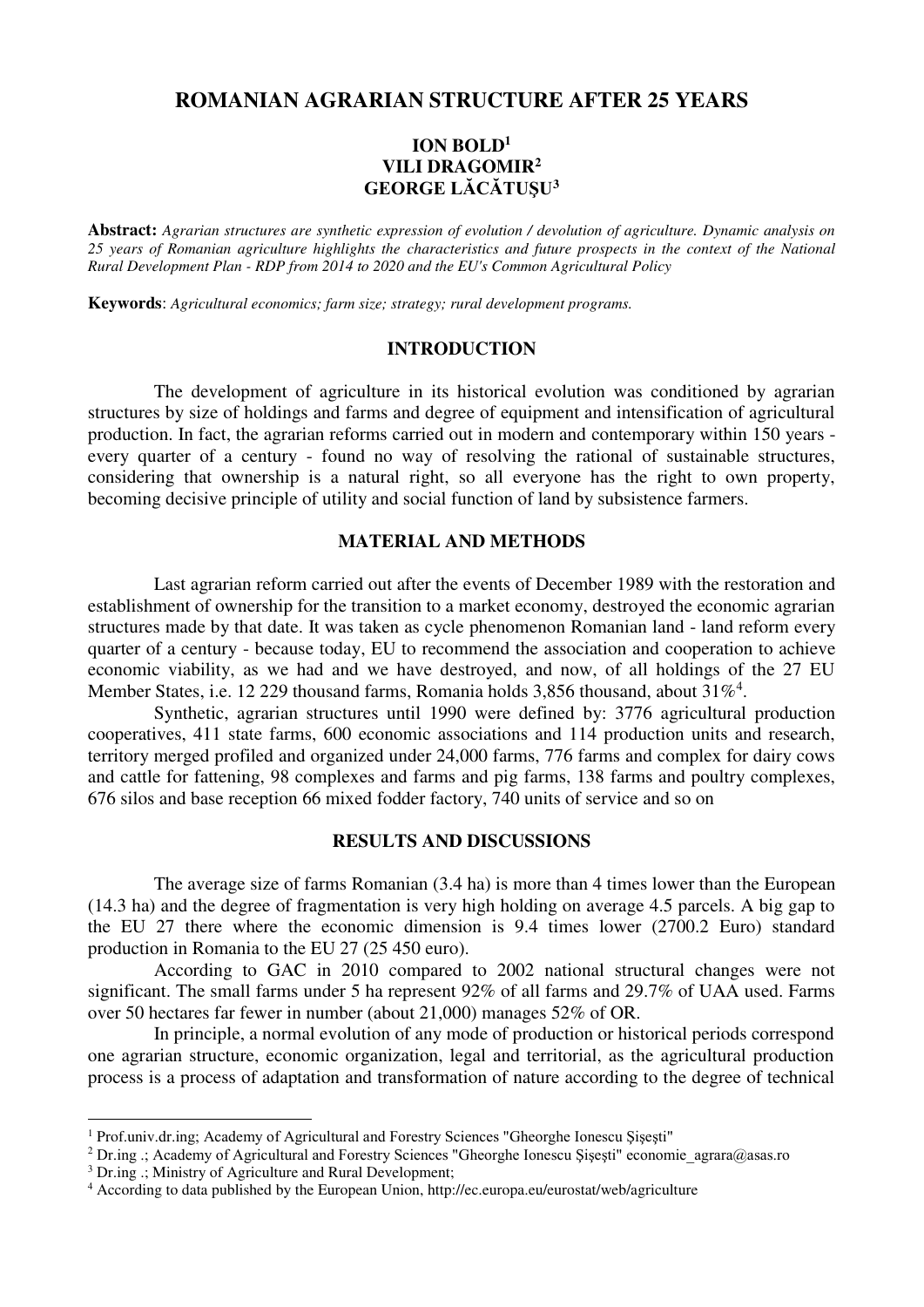development, economic and social achieved by the company. This agrarian structure in a normal evolution corresponds to effortlessly slow generations that have distributed, arranged and organized territorially, certainly not from the beginning, based on a plan engineer, but an effort directed constantly toward the same end, conditional the same requirements by probing and continual adjustments, repeated failures to harmonize long and successful use of land resources required by the company to rational and harmonious development of rural areas.

The diversity of agrarian structures was due partially the socio-historical and naturaleconomic conditions in all European countries. It remains a feature essential to Western countries, continuity of development, consolidation, endowment and capital accumulation of family farms and cooperatives supply and delivery of production - compared to Eastern where continuous repetition of the agrarian reforms had implications the sustainability of family and cooperative agricultural structures.

The problem is most obvious in Romania, now, after the 7th agrarian reform (Law 18/1991 Land Law and related legislation)<sup>5</sup> when instead of massive land compact, merged with land tenure optimally positioned and sized - based on the suitability of land for different uses and suitability of land for different crops - farms, and farms profiled rationally organized, everything was sprayed about 47 million plots, resuming so the process began over 150 years of creating subsistence farming, following as far as selecting elites in terms of free movement of the Earth and the market economy, to make family farms viable medium-sized and large as it exists in western Europe as a result of a continuous process of developing and strengthening them.

Romania stressed that there was "tradition" that every agrarian reform made to destroy the accumulations as happened to the agrarian reform of 1945, which destroyed farms medium and large accumulations, for agrarian reform cooperatives (1949-1962) who destroyed accumulations farms and agrarian reform of 1991 destroyed accumulations made in the agricultural cooperatives, agribusinesses state of the facilities, irrigation systems, drainage and soil erosion, as well as the organizational structures of existing farms and holdings land sandwiched profiled appointed and equipped optimally located and organized.

This evolution / devolution for 25 years certify that the measures taken in agriculture after the events of 1989, namely agricultural policy - if any - was a failure.

Thus, by applying the Land Law no. 18/1991 and related legislation we achieved an agrarian structure polarized - on the one hand with the small property owners, on the other hand large farms resulting combination, leasing or sale of agricultural land. And some others were considered for unitary evidence that farms and agricultural holdings and that a unified framework for the implementation of programs financed from the national budget and EU funds. It may consider both farm and the farm as a production system combining the various factors of production - land, capital, labor - perform the various products for own consumption and for sale, to achieve a higher profit<sup>6</sup>.

Quick enunciation shows that the use of inputs and modern technologies smallholders who have less capital and credit to purchase inputs (tractors, fertilizers, pesticides, etc.) are not able to adopt modern technologies so that the size of cultivated land Association remains the key strategy for increasing food production and agriculture. This is because we need to understand definitively

l,

<sup>&</sup>lt;sup>5</sup> Law no. 18/1991 of 19 February 1991 Land Law, MO p. I, nr. 37 of 20 February 1991; Law no. 189 on amendment of the land law, MO Part I of 4 November 1997; Law no. 1/200 for restoring ownership of agricultural land and forestry, MO p. I, of 12 January 2000; Law No. 247/2005 on property and justice reform, MO p. I, nr. 653 of 22 July 2005.

<sup>&</sup>lt;sup>6</sup> The farm is a technical and economic unit independent, with a single management and which undertakes agricultural activities through the use of land and / or livestock or activities to maintaining agricultural land in good agricultural and environmental or Activity Main or as a secondary activity (Statistical Yearbook 2013). Agricultural farm is the economic unit of basic agricultural production consists of agricultural land and / or premises in which the buildings, storage areas, machinery and agricultural equipment, other outbuildings, livestock and poultry and related utilities that help to conduct agricultural activities (Law 37/11 March 2015 concerning the classification of farms and agricultural holdings, MO p. I, nr. 172 / 12.03.20015, art. I, endearment. 2 pt. a)

Farms and farms may have one or more owners and may be privately or association and the legal form is in line with the provisions of the legislation (Ibid art. 2 (1)).

In line with this, the farmer means a natural or legal person or an associative natural or legal persons, regardless of its legal status, whose holding is situated in Romania and who exercises an agricultural activity (GEO no. 3/2015)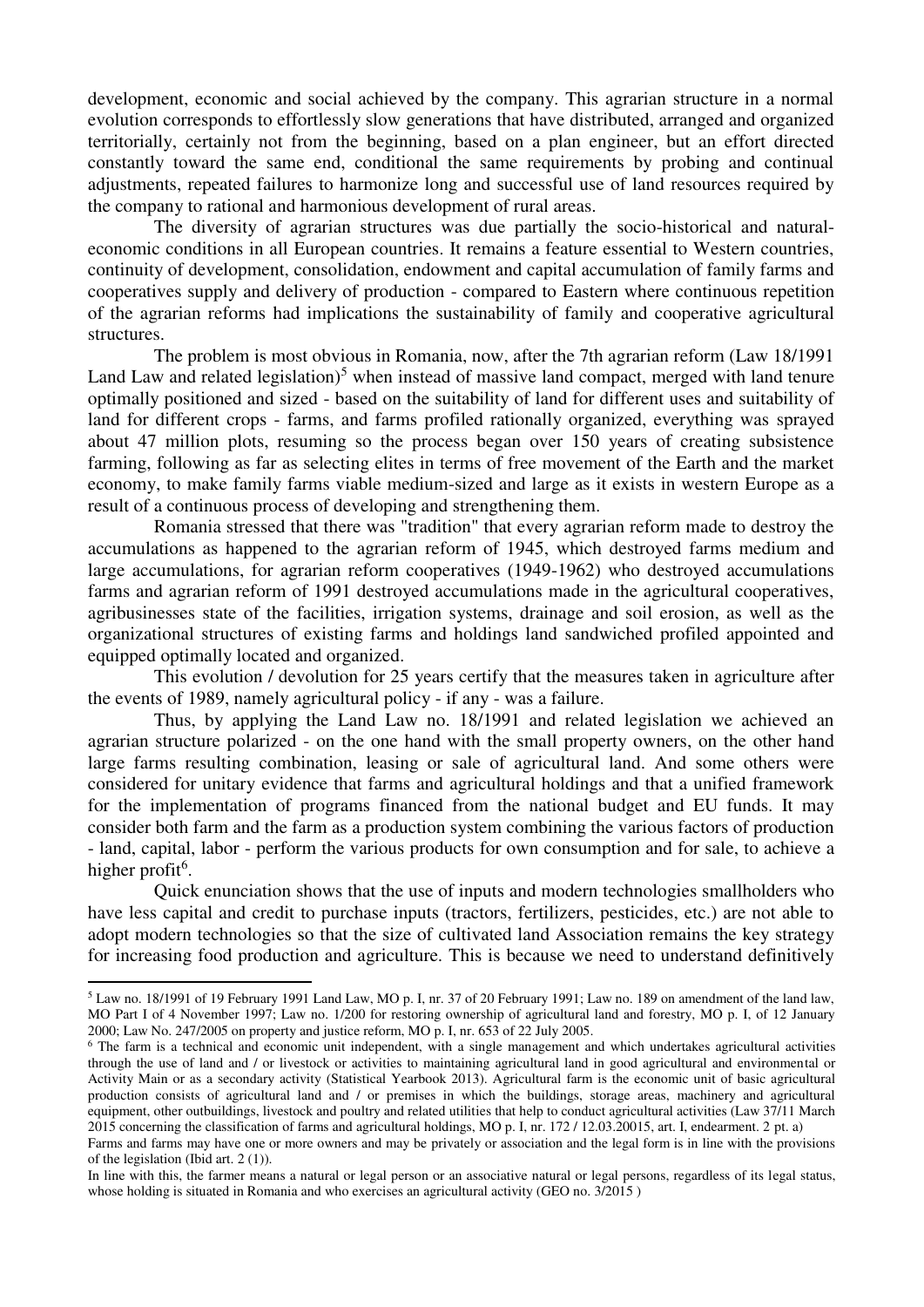that the restoration and establishment of ownership does not mean a return to traditional cultural backwardness mode<sup>78</sup>.

Although agricultural household is not synonymous with holding, holds the overwhelming amount of land, livestock and other production capacities, it is considered to be outdated agrarian romanticism both understatement and her ability to help revive agriculture. But it is essential that they can act as agents of socio-economic to maintain settlements, stimulate socio-economic dynamics of rural communities and develop rural areas. Advocates for family farms and refutation of theses believed that technological innovations would be possible only in large farms is undermined by statistics showing that the family farm is the dominant form of organization in the US and other developed countries; that family farms in these countries continue to retain the family character have increased in size as the introduction of technological progress continues to retain the family character in most<sup>9</sup>.

One caveat is necessary: agricultural household is the economic unit of production and consumption of goods in relation to the requirements of the family, while the farm is a production technical and economic enhancement of the earth and may be owned land, the land rented or in custody (location) for the output in terms of economy. The farm can be considered as a production system combining the various factors of production - land, capital, labor - is done in order to sell different products to achieve a higher profit and for own consumption.

The farm as a unit of statistical observation is defined in the Regulation of the European Parliament and of the Council as a single unit, both technically and economically, with a structure and unified management involved in agricultural activities, either as principal activity or as a secondary activity. The farm is self productive in producing agricultural products or activities to maintaining agricultural land in good environmental conditions.

It is essential that the achievement of high competitiveness and diversification of agricultural and food products were and remain basic conditions for maintaining national agriculture as the main supplier of products for the population and for export availabilities.

The lack of a strategy and an agricultural policy based on the functions of the market for substantial funding continues to be competitive has made interventions to be disparate without analyzing the consequences of future measures applied, starting with accelerated privatization and concession, which led destruction accruals made in half a century and labor migration.

The situation persists even now, 25 years after the events of December 1989. The solution adopted in accordance with the common agricultural policy by the RDP 2014-2020 to subsidize and promote investments in agricultural production concentration in medium and large farms is not the best solution in the current stage the conditions of agrarian structures in Romania. System subsidies to households medium and large - as applied in Germany and Italy, under the terms of the plan Mansholt and the common agricultural policy was possible given that the surplus workforce have secured jobs development other branches of the economy, which is inconsistent with the situation in Romania, where deindustrialization led to the destruction of social and migration balance in other countries.

And something more, it is confirmed that market policies alone cannot solve the multifunctional development of agriculture, social issues and regional disparity in the countryside.

Or, is specific to the territory of Romania 2/3 in hill and mountain areas, where most villages and communes so that the solution is a differentiated policy area, having forefront social condition of the population in these areas, depopulation interruption or destruction of villages, the cradle of Romanian history and civilization. So do not ignore potential farms, but to create conditions for fuller exploitation of natural resources, materials, labor and tradition we have.

Their lack of support actually owes the extension of land sales by foreign persons<sup>10</sup>. The

 $\overline{a}$ 

<sup>7</sup> I. Bold, Agriculture Magazine where ?, "Economic Tribune" no. 18, 22 and 23, Bucharest 1991

<sup>8</sup> I. Bold, A. Christmas Agricultural holding - Organization - Development - Operations, Publisher Mitron, Timisoara 1994 and 2001

<sup>&</sup>lt;sup>9</sup> M. Popescu, Lessons of transition - Agriculture 1990-2000, Expert Publishing House, 2001

<sup>10</sup> I. Luca, food security and land market in Romania, Ibid, p. 402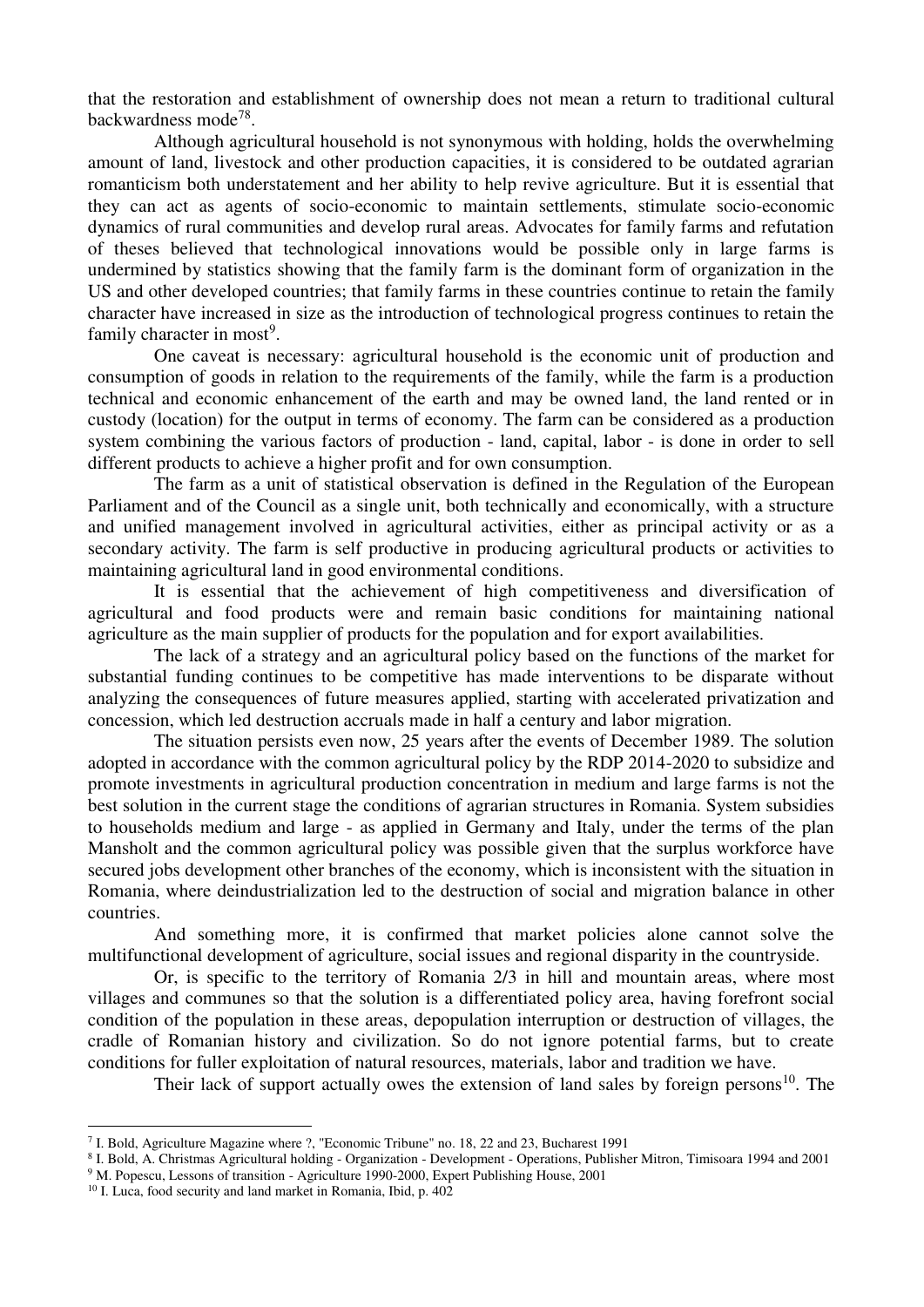solution generally adopted concentration of land and livestock is not alone. This can be achieved by concentrating production cooperative, which provide storage, processing and trading of benefit to all farmers. And we have confirmation in agricultural areas in the lowlands, where he achieved great concentration and specialization in farms, but where are the poorest villages and inhabitants.

Analysis of agricultural structures in the past 25 years attest that the succession laws in the name of privatization have made the statistics continue to mark mainly diminishing agricultural land and agricultural production achieved. Data after 2000 are illustrative only on agricultural structures in the background of a variety of agricultural producers<sup>11</sup> and a territorial continue inactivity disorders cadastre and agricultural territory organization $12$ .

Thus, it appears that in the period 1990-2014 (Table. 1) farming land decreased by 157 100 ha, with 61,100 ha arable land, with 67 100 ha vineyards and orchards with 116 900 ha.

Table 1

| The evolution of land during 1990-2013 |                |         |         |            |         |         |         |         |         |  |
|----------------------------------------|----------------|---------|---------|------------|---------|---------|---------|---------|---------|--|
| Use category                           |                | 1990    | 1995    | 2000       | 2002    | 2005    | 2007    | 2010    | 2013    |  |
| <b>Total</b>                           | thousand<br>ha | 23839.1 | 23839.1 | 23839.1    | 23839.1 | 23839.1 | 23839.1 | 23839.1 | 23839.1 |  |
|                                        | $\%$           | 100     | 100     | 100        | 100     | 100     | 100     | 100     | 100     |  |
| Agricola                               | thousand<br>ha | 14769   | 14797.2 | 14856.8    | 14836.6 | 14741.2 | 14709.3 | 14634.4 | 14611.9 |  |
|                                        | $\%$           | 100     | 100.2   | 100.6      | 100.5   | 99.8    | 99.6    | 99.1    | 98.9    |  |
| <b>Arable</b>                          | thousand<br>ha | 9450.4  | 9337.1  | 9381.1     | 9398.5  | 9420.2  | 9423.3  | 9404    | 9389.3  |  |
|                                        | $\%$           | 100     | 98.8    | 99.3       | 99.5    | 99.7    | 99.7    | 99.5    | 99.4    |  |
| <b>Pastures</b>                        | thousand<br>ha | 3262.5  | 3392.4  | 3441.7     | 3423.9  | 3364    | 3330    | 3288.7  | 3274    |  |
|                                        | $\%$           | 100     | 104.0   | 105.5      | 104.9   | 103.1   | 102.1   | 100.8   | 100.4   |  |
| <b>Finesse</b>                         | thousand<br>ha | 1465.4  | 1497.6  | 1507.2     | 1513.6  | 1514.6  | 1531.5  | 1529.6  | 1541.9  |  |
|                                        | $\%$           | 100     | 102.2   | 102.9      | 103.3   | 103.4   | 104.5   | 104.4   | 105.2   |  |
| Vineyards and vine nurseries           | thousand<br>ha | 277.4   | 292.4   | 272.3      | 259.6   | 224.1   | 218     | 213.6   | 210.3   |  |
|                                        | $\%$           | 100     | 105.4   | 98.2       | 93.6    | 80.8    | 78.6    | 77.0    | 75.8    |  |
| <b>Orchards and nurseries</b>          | thousand<br>ha | 313.4   | 277.6   | 254.6      | 240.9   | 218.2   | 206.6   | 198.6   | 196.5   |  |
|                                        | $\%$           | 100     | 88.6    | 81.2       | 76.9    | 69.6    | 65.9    | 63.4    | 62.7    |  |
| Total non-agricultural land            | thousand<br>ha | ٠       |         | 8982.2     | 9002.5  | 9097.9  | 9129.8  | 9204.6  | 9227.2  |  |
|                                        | $\%$           |         |         | <b>100</b> | 100.2   | 101.3   | 101.6   | 102.5   | 102.7   |  |
| <b>Forest and other forest</b>         | thousand<br>ha | 6685.4  | 6680.2  | 6457.3     | 6663.1  | 6742.8  | 6740.9  | 6758.1  | 6742.1  |  |
| vegetation                             | $\%$           | 100     | 99.9    | 96.6       | 99.7    | 100.9   | 100.8   | 101.1   | 100.8   |  |

<sup>11</sup> General Agricultural Census was conducted in 2002 and 2010 and structural surveys in 2005 and 2007 <sup>12</sup> Farmers in Romania:

Households, private farms, family, according to Law. 18/1991;

Companies, according to Law. 31/1990, republished, as amended;

Agricultural companies and other forms of association in agriculture, according to Law. 36/1991;

Limited Liability Companies (LLC), established under Law no. 3/1990

Agricultural holdings rented according to Law. 161/1994;

• The concession of commercial agricultural companies, according to Law. 268/2001

Institutes and research stations, according to Law 45/2008

- Individual and family enterprises, established under the Emergency Ordinance no. 44/16 April 2008
- Municipalities, county councils and communal;

l,

Micro Small and Medium recommendation EC 361/2003

Associations Government Decree no. 26/2000 on associations and foundations, approved with amendments by Legea246 / 2005

Agricultural cooperatives, agricultural cooperatives under Law no. 566/2004

Holdings of people in other countries under Law 17/2014.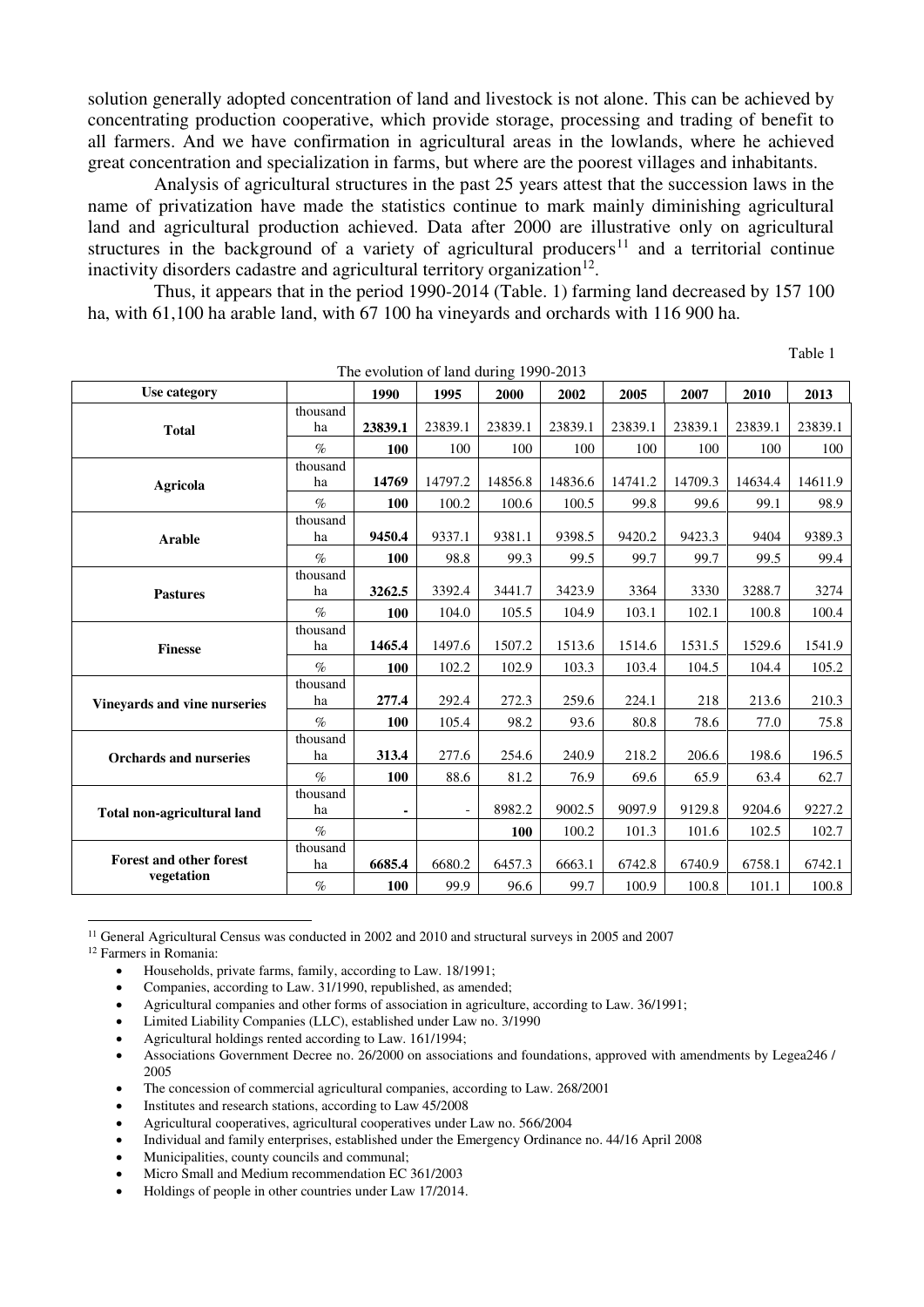| Use category                       |                | 1990   | 1995                     | 2000                     | 2002                     | 2005  | 2007                     | 2010                     | 2013  |
|------------------------------------|----------------|--------|--------------------------|--------------------------|--------------------------|-------|--------------------------|--------------------------|-------|
| <b>Busy waters, pools</b>          | thousand<br>ha | 903.6  | 889.8                    | 867.8                    | 851.7                    | 841.4 | 849.9                    | 833.9                    | 836   |
|                                    | $\%$           | 100    | 98.5                     | 96.0                     | 94.3                     | 93.1  | 94.1                     | 92.3                     | 92.5  |
| Dealing with construction          | thousand<br>ha | 622.3  | 627.2                    | 632.9                    | 635.9                    | 657.1 | 685.7                    | 728.3                    | 758.3 |
|                                    | $\%$           | 100    | 100.8                    | 101.7                    | 102.2                    | 105.6 | 110.2                    | 117.0                    | 121.9 |
| Roads and railways                 | thousand<br>ha | 388.9  | 396.2                    | 388.1                    | 390                      | 391.1 | 390.1                    | 388.9                    | 389.9 |
|                                    | $\%$           | 100    | 101.9                    | 99.8                     | 100.3                    | 100.6 | 100.3                    | 100.0                    | 100.3 |
| Degraded and unproductive<br>lands | thousand<br>ha | ۰.     | $\overline{\phantom{0}}$ | 636.1                    | 461.8                    | 465.5 | 463.2                    | 495.4                    | 500.9 |
|                                    | $\%$           |        |                          | 100                      | 72.6                     | 73.2  | 72.8                     | 77.9                     | 78.7  |
| Other areas                        | thousand<br>ha | 1481.1 | 1471.9                   | $\overline{\phantom{a}}$ | $\overline{\phantom{a}}$ | Ξ.    | $\overline{\phantom{0}}$ | $\overline{\phantom{0}}$ |       |
|                                    | $\%$           | 100    | 99.4                     |                          |                          |       |                          |                          |       |

By applying land laws has been a sharp differentiation of the two categories of agricultural holdings by legal status, i.e. with or without legal personality, and within these categories (Table no. 2) which creates a true picture of current situation Romanian agriculture, in which 50% of agricultural land and 98% of holdings is owned by small subsistence and semi-subsistence households and 50% of agricultural land is owned by large farms. This makes the average total agricultural production and not at agriculture in other countries. For, while large farms equipped in the art world, with land merged, apply modern technologies recommended by scientific research achieving competitive production, small farmers barely manage to earn a living with output. This condition is favored even subsidies are per surface all producers having different effects: while large manufacturer completes its capital or endowment, small farmers barely manage to survive (help coming from a family member who worked in other sectors and social support). This is because in the absence of a strategy for agricultural development is not operational area the potential of the natural and human resources available.

Table 2

|                                             |         |         | <b>Total holdings</b> |         |         | With farmland and livestock |         |         |         |         |  |  |
|---------------------------------------------|---------|---------|-----------------------|---------|---------|-----------------------------|---------|---------|---------|---------|--|--|
| Legal status of<br>farms                    | 2002    | 2005    | 2007                  | 2010    | 2013    | 2002                        | 2005    | 2007    | 2010    | 2013    |  |  |
| <b>Individual farm</b>                      | 4462221 | 4237889 | 3913651               | 3823130 | 3587724 | 3396310                     | 3315797 | 3252011 | 2696502 | 2649136 |  |  |
| Units with legal<br>personality             | 22672   | 18,263  | 17699                 | 30,698  | 27.880  | 3596                        | 2532    | 2231    | 2526    | 2056    |  |  |
| Companies /<br>agricultural<br>associations | 2261    | 1630    | 1475                  | 1381    | 1343    | 333                         | 212     | 185     | 138     | 114     |  |  |
| Trading<br>companies                        | 6138    | 4824    | 5174                  | 16500   | 14.531  | 1416                        | 955     | 908     | 1436    | 1123    |  |  |
| Government<br>units                         | 5698    | 4818    | 4177                  | 3263    | 3283    | 944                         | 589     | 376     | 232     | 182     |  |  |
| Cooperative<br>units                        | 87      | 108     | 71                    | 68      | 66      | 7                           | 12      | 10      | 4       | 4       |  |  |
| Other                                       | 8488    | 6883    | 6829                  | 9436    | 8571    | 896                         | 764     | 752     | 692     | 614     |  |  |
| TOTAL                                       | 4484893 | 4256152 | 3931350               | 3859043 | 3629656 | 3399906                     | 3318329 | 3254242 | 2702395 | 2662140 |  |  |

| Agricultural holdings using agricultural areas and / or keeping animals after their legal status |  |
|--------------------------------------------------------------------------------------------------|--|
|--------------------------------------------------------------------------------------------------|--|

**Source: NIS, MARD** 

 $\overline{a}$ 

As regards agricultural structures (Tables no. 3, 4) show a stabilization of their recent years of keeping a large number of farms with an average size less than European countries<sup>13</sup>With

<sup>&</sup>lt;sup>13</sup> The average area of farms in European countries: Austria - 24 ha; Belgium -30 ha; Denmark - 60 ha; Finland - 45 ha; France - 52 ha; Germany - 56.6 ha; Greece - 5.6 ha; Ireland - 34 ha; Italy - 6.5 ha; Luxembourg - 58 ha; Netherlands - 30 ha; Portugal - 18 ha; England - 84 ha; Spain - 27.2 ha; Cyprus - 3.5 ha; Swedish - 56 ha; Czech Republic 165 ha; Estonia - 40 ha; Latvia - 16.5 ha; Lithuania - 12 hectares; Poland - 16.2 ha; Slovakia - 120 ha; Slovenia - 20 ha; Hungary - 29 ha; Bulgaria - 24 ha; Romania - 3.6 ha.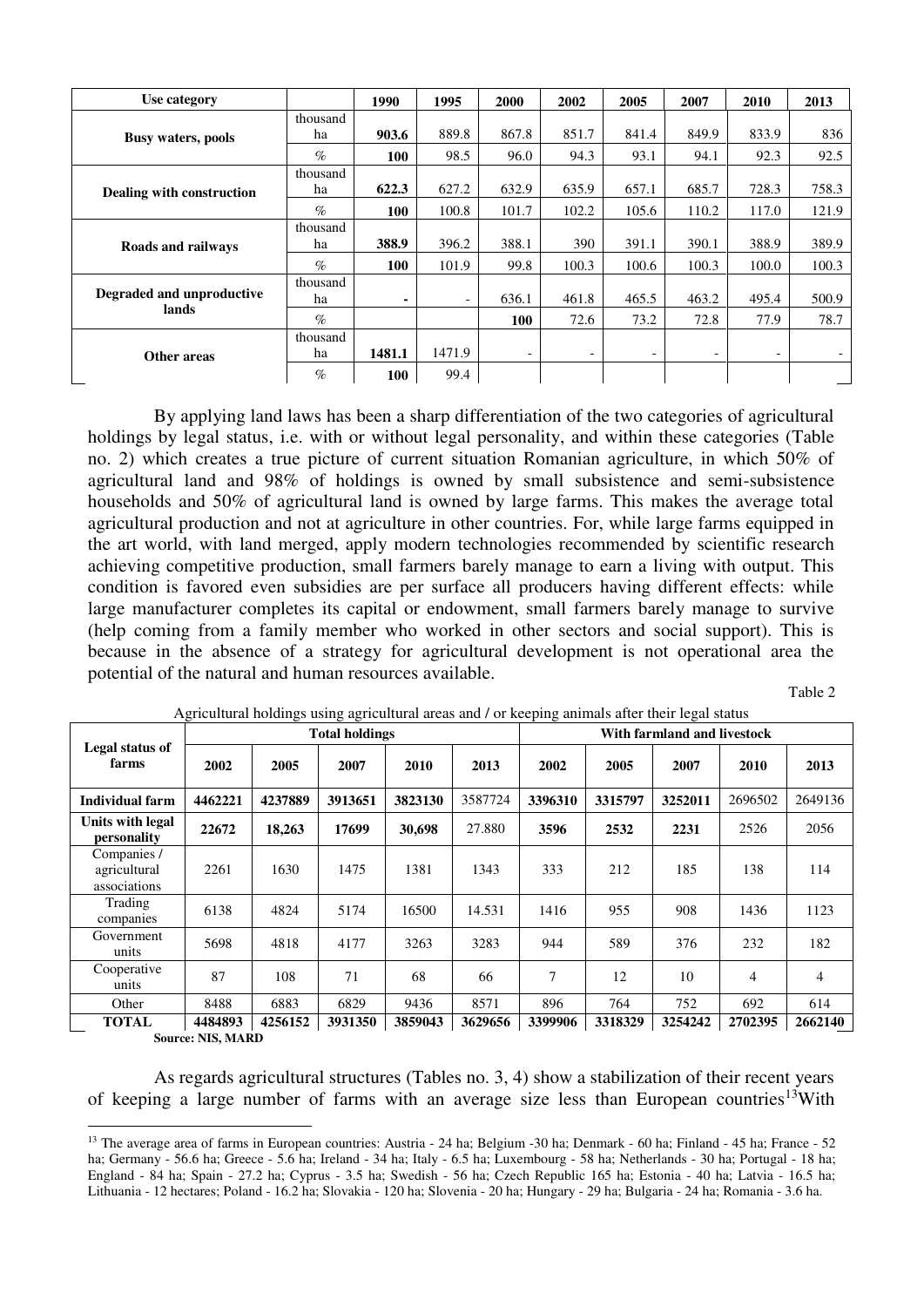holdings of less than 10 hectares being only 6.5 ha Italy, Greece and Cyprus with 5.6 ha to 3.5 ha.

Nothing more significant than this state of affairs continue decreasing livestock compared to 1990 which is the third bovine, porcine 1/2 what justifies the massive imports of food products. This certifies that it is a reality for 25 years and marked the entry into the EU, "you should not we do have problems with agriculture since the EU has surplus production and we are a good outlet." The consequence is direct - the living standard of rural population in Romania to Western countries, and continuing depopulation and degradation of villages, although 29% of the workforce is in agriculture and in the EU the total amounts to 4.5%.

| 7 ightahanan holdings asing aghtahanan artas and Keeping annilais anth their legal status |            |            |            |                                       |                       |            |            |        |            |              |  |  |  |
|-------------------------------------------------------------------------------------------|------------|------------|------------|---------------------------------------|-----------------------|------------|------------|--------|------------|--------------|--|--|--|
| <b>Legal status of farms</b>                                                              |            |            |            | Only the agricultural areas in which: | <b>Only livestock</b> |            |            |        |            |              |  |  |  |
|                                                                                           | 2002       | 2005       | 2007       | 2010                                  | 2013                  | 2002       | 2005       | 2007   | 2010       | 2013         |  |  |  |
| Individual farm                                                                           | 881<br>005 | 787<br>607 | 582<br>396 | 992 602                               | 873<br>408            | 184<br>906 | 134<br>485 | 79244  | 133<br>965 | 65,147       |  |  |  |
| Units with legal personality                                                              | 18450      | 15311      | 15152      | 27,702                                | 25,394                | 626        | 420        | 316    | 445        | 408          |  |  |  |
| Companies / agricultural<br>associations                                                  | 1891       | 1402       | 1276       | 1232                                  | 1208                  | 37         | 16         | 14     | 11         | 20           |  |  |  |
| Trading companies                                                                         | 4290       | 3608       | 4039       | 14.649                                | 13052                 | 432        | 261        | 200    | 390        | 335          |  |  |  |
| Government units                                                                          | 4674       | 4161       | 3759       | 3024                                  | 3093                  | 80         | 68         | 42     | 7          | 8            |  |  |  |
| Cooperative units                                                                         | 70         | 77         | 60         | 63                                    | 62                    | 10         | 19         |        |            | $\mathbf{0}$ |  |  |  |
| Other                                                                                     | 7525       | 6063       | 6018       | 8708                                  | 7913                  | 67         | 56         | 59     | 36         | 44           |  |  |  |
| <b>TOTAL</b>                                                                              | 899<br>455 | 802<br>918 | 597<br>548 | 1021937                               | 901<br>625            | 185<br>532 | 134<br>905 | 79,560 | 134<br>625 | 65,836       |  |  |  |

Agricultural holdings using agricultural areas and keeping animals after their legal status

Table 4

Table 3

Agricultural holdings and utilized agricultural area, where their legal status

| Legal                                       |        |        | <b>Number of farms</b> |        |        |        |        |        | Number of holdings using agricultural area |        | The utilized agricultural area (hectares) |         |         |         |         |
|---------------------------------------------|--------|--------|------------------------|--------|--------|--------|--------|--------|--------------------------------------------|--------|-------------------------------------------|---------|---------|---------|---------|
| status of<br>farms                          | 2002   | 2005   | 2007                   | 2010   | 2013   | 2002   | 2005   | 2007   | 2010                                       | 2013   | 2002                                      | 2005    | 2007    | 2010    | 2013    |
| <b>Individual</b><br>farm                   | 4462.2 | 4237.9 | 3913.7                 | 3827.3 | 3601.8 | 4277.3 | 4103.4 | 3834.1 | 3694.1                                     | 3536.3 | 770,875.8                                 | 9102.0  | 8966.3  | 7449.6  | 7271.0  |
| <b>Units with</b><br>legal<br>personality:  | 22.7   | 18.3   | 17.7                   | 30.7   | 27.9   | 22.0   | 17.8   | 17.4   | 30.2                                       | 27.5   | 622,195.2                                 | 4804.7  | 4786.7  | 5856.5  | 5784.8  |
| Companies /<br>agricultural<br>associations | 2.3    | 1.6    | 1.5                    | 1.4    | 1.3    | 2.2    | 1.6    | 1.5    | 1.4                                        | 1.3    | 97556.4                                   | 742.1   | 615.9   | 550.9   | 479.7   |
| Trading<br>companies                        | 6.1    | 4.8    | 5.1                    | 16.5   | 14.5   | 5.7    | 4.6    | 4.9    | 16.1                                       | 14.2   | 216,879.2                                 | 1780.8  | 1951.1  | 3171.1  | 330.7   |
| Government<br>units                         | 5.7    | 4.8    | 4.2                    | 3.3    | 3.3    | 5.6    | 4.8    | 4.1    | 3.3                                        | 3.3    | 286,736.8                                 | 2124.7  | 1872.2  | 1655.6  | 1641.0  |
| Cooperative<br>units                        | 0.1    | 0.1    | 0.1                    | 0.1    | 0.1    | 0.1    | 0.1    | 0.1    | 0.1                                        | 0.1    | 236.5                                     | 3.2     | 15.1    | 8.2     | 9.4     |
| Other                                       | 8.5    | 6.9    | 6.8                    | 9.4    | 8.6    | 8.4    | 6.8    | 6.8    | 9.4                                        | 8.5    | 20786.3                                   | 153.8   | 332.4   | 457.0   | 323.7   |
| <b>TOTAL</b>                                | 4484.9 | 4256.2 | 3931.4                 | 3859.0 | 3629.7 | 4299.4 | 4121.2 | 3851.8 | 3724.3                                     | 3563.8 | 13930.7                                   | 13906.7 | 13753.0 | 13306.1 | 13055.8 |

In this context appears increasingly cooperative association and the idea that the future of Romanian agriculture, but with the direct involvement of the state to exploit more fully the potential of small farmers. Although many years have been about the measures taken have been modest disparate without end. We cannot recall so far granted EUR 5,000 for the purchase of tanks milk collection and cooling without ensuring conditions of location, collection and transport of milk. Akin is also provided in the idea of favoring the concentration of production, subsidizing farm cows and sheep heads 10 of 150 heads (when normal was subsidizing the ends 10-50), not to subsidize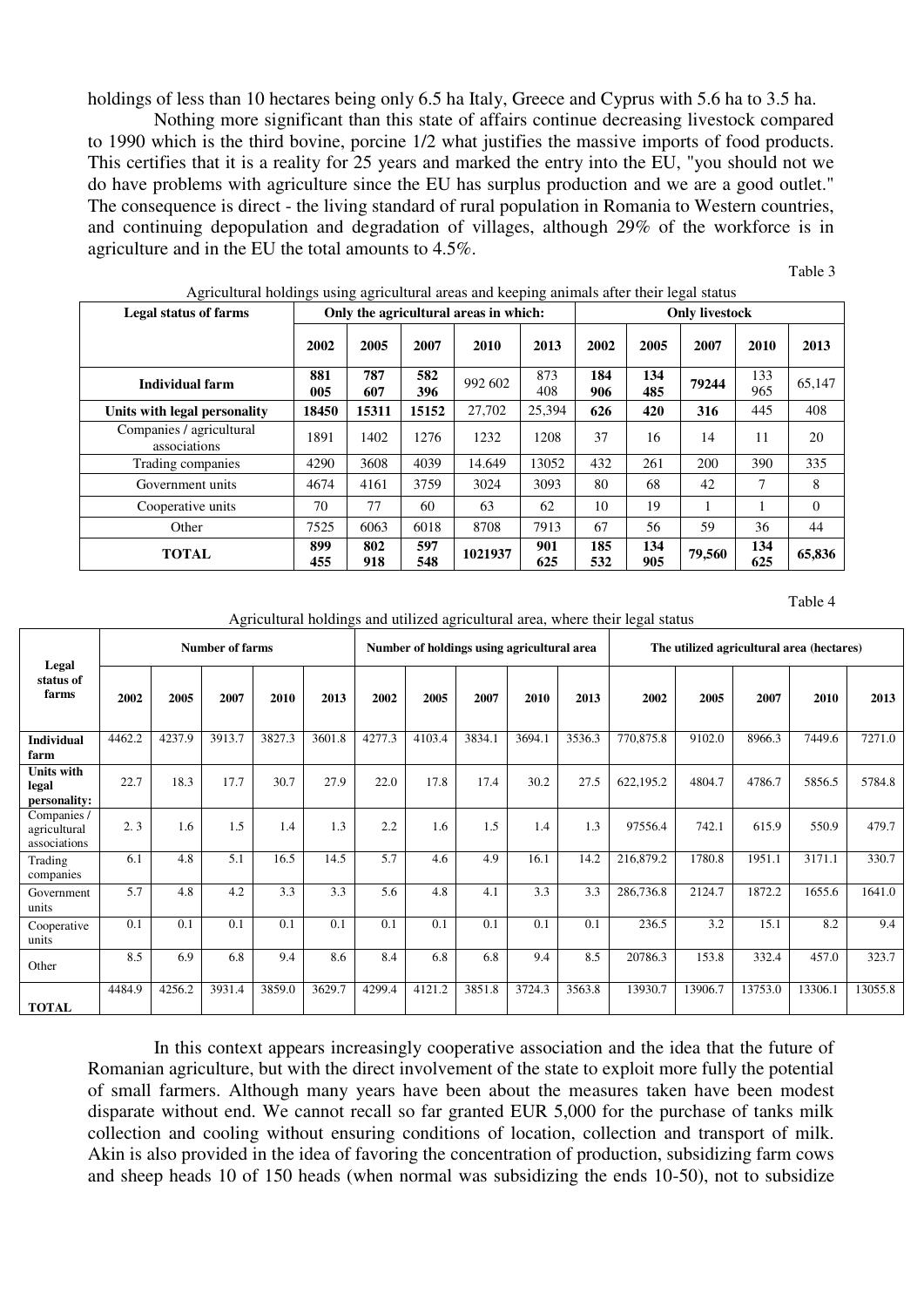households 1 -3 cows that do not require additional investments in equipment, provides significant milk production provided they are collected and sold.

In this respect, it is mobilizing program for gardening and that of achieving continuous production in a system of greenhouses and solariums, but on the condition that storage for delivery pace and that the dissolution of direct markets symbolic fees or no fees markets booklets.

The materialization of funds received from the EU remains a restriction for small farmers lack capital financing respectively. Hence the need to develop cooperative providing loans with interest rates of 3-5% and a maximum of years thanks to the exemption from taxes.

In this sense, there would be less effective reactivation of consumer cooperatives that provide for the collection and trading directly contributing to the revival of the village and welfare of residents.

We underline that family farms and economic dimensions and multifunctional (agritourism) is a solution, but it is lost when taking holdings medium in size when the land law did not limit the size of holdings by sale / purchase and lease of former IAS He preferred to assign a single farmer. The great mass of farmers owners only solution remains cooperative.

These are general measures, but essentially remains an agrarian policy differentiated zonal and given and social role of agriculture and rural areas that hold 45% of the population and over 90% of the territory, representing an economic zone and paramount social both because of the size and because of significant human and natural resources. Due to the low diversification of the rural economy, development is conditional upon the agrarian economy, the structure and viability of agricultural holdings and indivisible relationship triple economic, social and territorial integrated plans and urban landscaping.

#### **CONCLUSIONS**

Given the current embodiment of the RDP 2014-2020 and other agricultural development programs with substantial investment provisions, two issues remain train at the Ministry of Agriculture and Rural Development with direct implications in the progress of Romanian agriculture:

The lack of an Institute for Studies and Agricultural (MARD is the only ministry that has abolished the design after 1989) which had direct implications failure of agrarian structure economic viable by applying land laws and dispersing funds for productive investments without prospective studies and comprehensive documentation of all processes and phenomena that accompany the act of investment in an overview, rational and scientific to achieve competitive production. The re-establishment of an Institute for Studies and Agricultural ensuring realization of agricultural structures Economic through amalgamations of land (removing fragmentation, fragmentation, borders irrational) placement of different uses in massive land compact based on suitability and suitability for different cultures within some farms and farms optimally positioned and sized to land properly organized natural conditions - relief, soil, hydrographic, climate - in accordance with the techniques of decorating - hydro, bio, agro - culture systems - crop rotation, crop into strips, grass strips, Agrotera , improving biological conditions in soil (fining fertilization) organization differentiated each uses units of sizes and shapes best (sole, land parcel, parcels, roads), ensuring the rational use and conservation of natural resources endowment and technical equipment and ending with coordinated investment location and construction projects at the level of modern equipment and technology, to create the framework for agricultural development.

Lack triple and indivisible relationship cadastre in technical, economic, legal and permanent for systematic knowledge of the land or surface use category and holders (owners). The recent National Programme for Cadastre and Land Registry - 2015-2023<sup>14</sup> creates only the illusion of solving problems, and that, because in 20 years (up to February 28, 2015) were performed in 5

 $\overline{a}$ 

<sup>&</sup>lt;sup>14</sup> Ministry of Regional Development and Public Administration, the National Cadastre and Land Registry 2015-2023, HG 294/29 April 2015, Official Gazette no. 309/6 May 2015